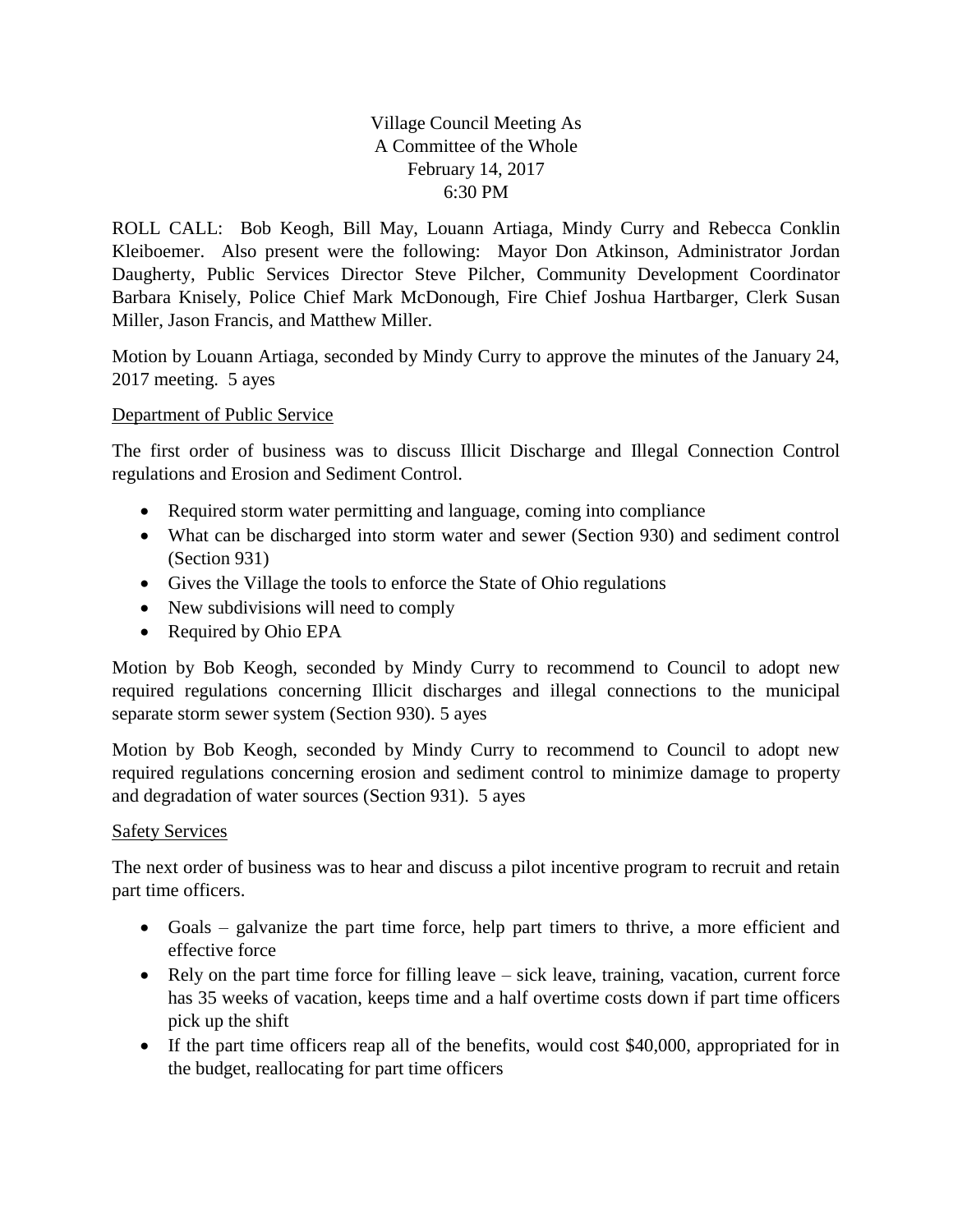- Thank you to Administrator, Jordan Daugherty for help, great product, worked on for 6 months, Stems from the direction to do more with less
- Difficulty recruiting part time officers, part timers are a good place to locate full time officers, Low risk – high return
- Break even point each of part time officers find 2 shifts that would normally be covered by full Time officers, either costs nothing or saves money
- 10 full time officers (8 road patrol)
- Adding a full time officer Administrator currently opposed to this due to increased revenue Channeled into the safety services – maintain – not reduce, channel money into more Capitol Projects, Full time officer \$100,000 – every year, may be on the horizon, offering a solution to Do more with less
- This tool offers a better recruiting position
- Part time officers minimum 24 hours/month, move up to 36 hours/month, full times vacation Will increase
- Part timers revolving door, went through 4 part timers last year, cost of training and gear (approximately \$1,200-\$2,000), Training to send off to other Departments offering full time positions, not knowing part timers Personally
- This tool is exclusive of pursuit of a full time officer, see them as separate, extending or Resources as effectively and efficiently as possible
- Difficult to tell effect of collective bargaining
- Full time officers have pension, paid vacation, not having mandatory overtime, Merit Service Payment based on behavior and performance
- Would like to have 2 more part time officers
- Can review program at budget time
- Exhaustively looked at becoming a full time department, not using more money or manpower, Recruiting is nationally difficult, vetting – a strenuous process, the revolving door is not Isolated to Whitehouse, good part timers move up to full time - good training ground, 75% of full timers came from part time

Motion by Rebecca Conklin Kleiboemer, seconded by Bob Keogh to recommend to Council to adopt the pilot incentive program. 5 ayes

The last order of business was to hear a proposal for a new staffing model to address potential personnel coverage issues at the Fire Department.

- The document is currently under legal review
- Being proactive, not reactive
- Have not experienced a down turn in volunteers, but have increased demand in training and run Volume
- Two EMTs needed to transport a patient to the hospital, Need a second person to be on call
- Budget \$40,000-\$60,000, person on call would remain within the Village, already budgeted